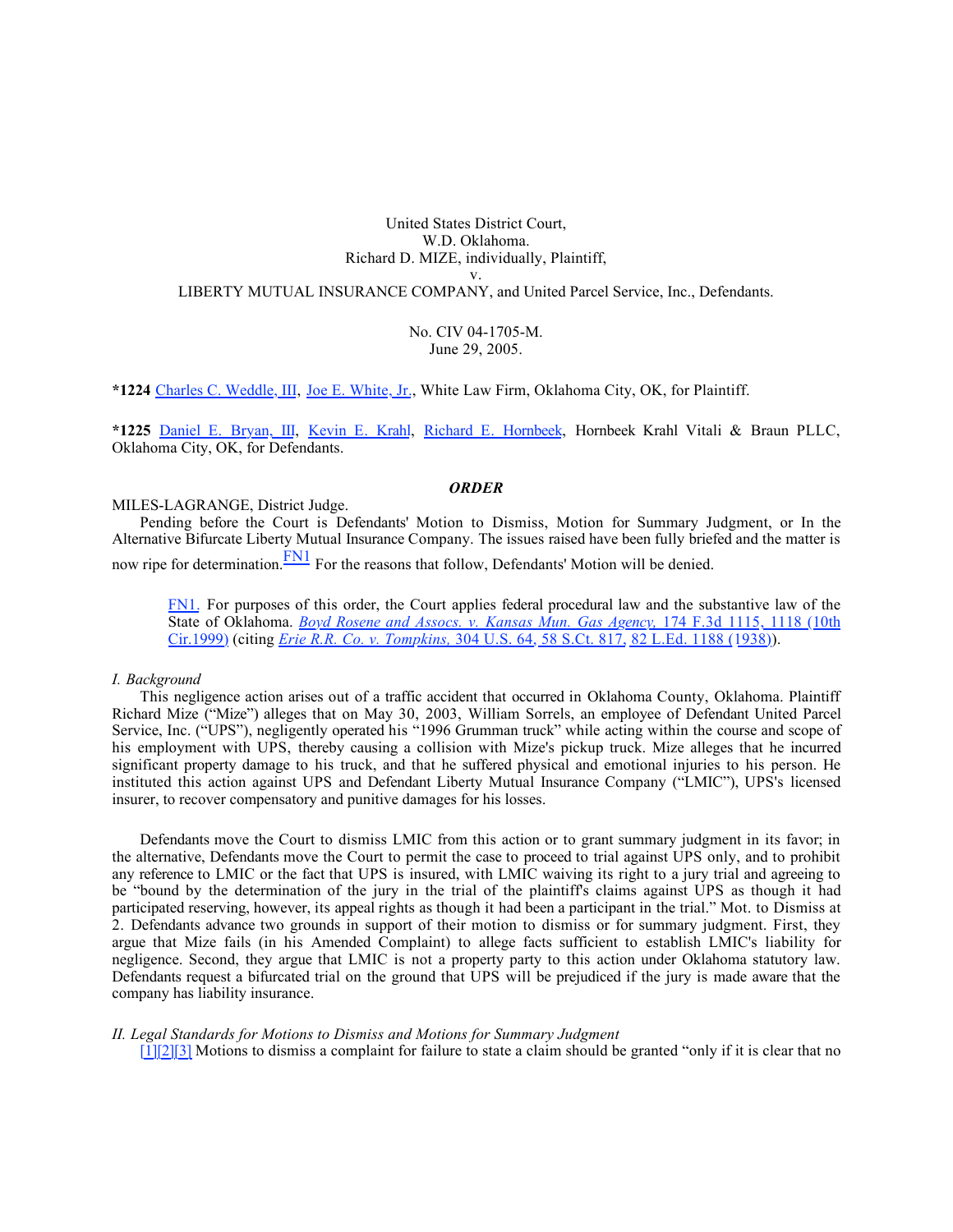relief could be granted under any set of facts that could be proved consistent with the allegations." *[Hishon v. King](http://www.westlaw.com/Find/Default.wl?rs=dfa1.0&vr=2.0&DB=708&FindType=Y&SerialNum=1984124905) [& Spalding,](http://www.westlaw.com/Find/Default.wl?rs=dfa1.0&vr=2.0&DB=708&FindType=Y&SerialNum=1984124905)* [467 U.S. 69, 73, 104 S.Ct. 2229, 81 L.Ed.2d 59 \(1984\)](http://www.westlaw.com/Find/Default.wl?rs=dfa1.0&vr=2.0&DB=708&FindType=Y&SerialNum=1984124905) (citing *[Conley v. Gibson,](http://www.westlaw.com/Find/Default.wl?rs=dfa1.0&vr=2.0&DB=708&FindType=Y&SerialNum=1957120403)* [355 U.S. 41,](http://www.westlaw.com/Find/Default.wl?rs=dfa1.0&vr=2.0&DB=708&FindType=Y&SerialNum=1957120403) [45-46, 78 S.Ct. 99, 2 L.Ed.2d 80 \(1957\)\)](http://www.westlaw.com/Find/Default.wl?rs=dfa1.0&vr=2.0&DB=708&FindType=Y&SerialNum=1957120403). In reviewing such motions, "[a]ll well-pleaded facts, as distinguished from conclusory allegations, must be taken as true." *[Ruiz v. McDonnell,](http://www.westlaw.com/Find/Default.wl?rs=dfa1.0&vr=2.0&DB=506&FindType=Y&ReferencePositionType=S&SerialNum=2002500247&ReferencePosition=1181)* [299 F.3d 1173, 1181 \(10th Cir.2002\)](http://www.westlaw.com/Find/Default.wl?rs=dfa1.0&vr=2.0&DB=506&FindType=Y&ReferencePositionType=S&SerialNum=2002500247&ReferencePosition=1181) (quoting *[Swanson v. Bixler,](http://www.westlaw.com/Find/Default.wl?rs=dfa1.0&vr=2.0&DB=350&FindType=Y&ReferencePositionType=S&SerialNum=1984157863&ReferencePosition=813)* [750 F.2d 810, 813 \(10th Cir.1984\)](http://www.westlaw.com/Find/Default.wl?rs=dfa1.0&vr=2.0&DB=350&FindType=Y&ReferencePositionType=S&SerialNum=1984157863&ReferencePosition=813)). Further, the court must "view all reasonable inferences in favor of the plaintiff, and the pleadings must be liberally construed." *[Id.](http://www.westlaw.com/Find/Default.wl?rs=dfa1.0&vr=2.0&FindType=Y&SerialNum=2002500247)* The question confronting the court when deciding a [Rule 12\(b\)\(6\)](http://www.westlaw.com/Find/Default.wl?rs=dfa1.0&vr=2.0&DB=1004365&DocName=USFRCPR12&FindType=L) motion is not whether the plaintiff should prevail, "but whether **\*1226** the plaintiff is entitled to offer evidence to support her claims." *[Id.](http://www.westlaw.com/Find/Default.wl?rs=dfa1.0&vr=2.0&FindType=Y&SerialNum=2002500247)*

Under [Fed.R.Civ.P. 56\(c\),](http://www.westlaw.com/Find/Default.wl?rs=dfa1.0&vr=2.0&DB=1004365&DocName=USFRCPR56&FindType=L) summary judgment is appropriate if "there is no genuine issue as to any material fact and ... the moving party is entitled to a judgment as a matter of law." [Fed.R.Civ.P. 56\(c\)](http://www.westlaw.com/Find/Default.wl?rs=dfa1.0&vr=2.0&DB=1004365&DocName=USFRCPR56&FindType=L). The moving party bears the initial burden of demonstrating the absence of a genuine issue of material fact. *[Reed v. Bennett,](http://www.westlaw.com/Find/Default.wl?rs=dfa1.0&vr=2.0&DB=506&FindType=Y&ReferencePositionType=S&SerialNum=2002763315&ReferencePosition=1194)* [312 F.3d](http://www.westlaw.com/Find/Default.wl?rs=dfa1.0&vr=2.0&DB=506&FindType=Y&ReferencePositionType=S&SerialNum=2002763315&ReferencePosition=1194)  [1190, 1194 \(10th Cir.2002\)](http://www.westlaw.com/Find/Default.wl?rs=dfa1.0&vr=2.0&DB=506&FindType=Y&ReferencePositionType=S&SerialNum=2002763315&ReferencePosition=1194).

### *III. Discussion*

## *A. Sufficiency of Factual Allegations*

[\[4\]](%5Cl%20%22Document1zzF42006879562%22) The Court first determines whether Mize has alleged facts sufficient to state a claim against LMIC. In his Amended Complaint, Mize alleges that

Liberty Mutual is an insurance company organized and created under the laws of Massachusetts and authorized to conduct business within the State of Oklahoma. Liberty Mutual is the licensed insurance carrier for UPS. UPS is an "Authorized for Hire" "Interstate" motor carrier bearing USDOT Nos. 21800 and 24796. Pursuant to [47 O.S. §](http://www.westlaw.com/Find/Default.wl?rs=dfa1.0&vr=2.0&DB=1000165&DocName=OKSTT47S230.30&FindType=L)  [230.30](http://www.westlaw.com/Find/Default.wl?rs=dfa1.0&vr=2.0&DB=1000165&DocName=OKSTT47S230.30&FindType=L), Liberty Mutual is a proper party Defendant in this matter.

Am. Compl. at ¶ 2. The statute cited in Mize's Amended Complaint is part of the Oklahoma Motor Carrier Act of 1995, [Okla. Stat. tit. 47, § 230.21](http://www.westlaw.com/Find/Default.wl?rs=dfa1.0&vr=2.0&DB=1000165&DocName=OKSTT47S230.21&FindType=L) *[et seq.](http://www.westlaw.com/Find/Default.wl?rs=dfa1.0&vr=2.0&DB=1000165&DocName=OKSTT47S230.21&FindType=L),* and provides in relevant part:

No license shall be issued by the Commission to any carrier until after the carrier shall have filed with the Commission a liability insurance policy or bond covering public liability and property damage, issued by some insurance or bonding company or insurance carrier authorized pursuant to this section and which has complied with all of the requirements of the Commission, which bond or policy shall be approved by the Commission, and shall be in a sum and amount as fixed by a proper order of the Commission; *and the liability and property damage insurance policy or bond shall bind the obligor thereunder to make compensation for injuries to, or death of, persons, and loss or damage to property, resulting from the operation of any carrier for which the carrier is legally liable.* A copy of the policy or bond shall be filed with the Commission, and, *after judgment against the carrier for any damage, the injured party may maintain an action upon the policy or bond to recover the same, and shall be a proper party to maintain such action.*

[Okla. Stat. tit. 47, § 230.30](http://www.westlaw.com/Find/Default.wl?rs=dfa1.0&vr=2.0&DB=1000165&DocName=OKSTT47S230.30&FindType=L)(A) (emphasis added).

[\[5\]](%5Cl%20%22Document1zzF52006879562%22) Accepting the well-pleaded factual allegations in the Amended Complaint as true, and viewing all reasonable inferences drawn from those allegations in Mize's favor, the Court finds that LMIC should not be dismissed from this action. The Oklahoma Supreme Court has long held that [Okla. Stat. tit. 47, § 230.30](http://www.westlaw.com/Find/Default.wl?rs=dfa1.0&vr=2.0&DB=1000165&DocName=OKSTT47S230.30&FindType=L), formerly [Okla. Stat. tit. 47, § 169](http://www.westlaw.com/Find/Default.wl?rs=dfa1.0&vr=2.0&DB=1000165&DocName=OKSTT47S169&FindType=L), creates a direct cause of action by a person injured by operation of a motor carrier against the motor carrier's insurer, provided of course that the motor carrier is required to be insured under the statute. *See [Enders v. Longmire,](http://www.westlaw.com/Find/Default.wl?rs=dfa1.0&vr=2.0&DB=661&FindType=Y&ReferencePositionType=S&SerialNum=1937120505&ReferencePosition=14)* [179 Okla. 633, 67 P.2d 12, 14 \(1937\);](http://www.westlaw.com/Find/Default.wl?rs=dfa1.0&vr=2.0&DB=661&FindType=Y&ReferencePositionType=S&SerialNum=1937120505&ReferencePosition=14) *see also [Daigle v. Hamilton,](http://www.westlaw.com/Find/Default.wl?rs=dfa1.0&vr=2.0&DB=661&FindType=Y&ReferencePositionType=S&SerialNum=1989146907&ReferencePosition=1381)* [782 P.2d 1379, 1381](http://www.westlaw.com/Find/Default.wl?rs=dfa1.0&vr=2.0&DB=661&FindType=Y&ReferencePositionType=S&SerialNum=1989146907&ReferencePosition=1381) [\(Okla.1989\)](http://www.westlaw.com/Find/Default.wl?rs=dfa1.0&vr=2.0&DB=661&FindType=Y&ReferencePositionType=S&SerialNum=1989146907&ReferencePosition=1381) (citing *[Enders,](http://www.westlaw.com/Find/Default.wl?rs=dfa1.0&vr=2.0&DB=661&FindType=Y&ReferencePositionType=S&SerialNum=1937120505&ReferencePosition=14)* [67 P.2d at 14\);](http://www.westlaw.com/Find/Default.wl?rs=dfa1.0&vr=2.0&DB=661&FindType=Y&ReferencePositionType=S&SerialNum=1937120505&ReferencePosition=14) *[Blanke v. Alexander,](http://www.westlaw.com/Find/Default.wl?rs=dfa1.0&vr=2.0&DB=506&FindType=Y&ReferencePositionType=S&SerialNum=1998164735&ReferencePosition=1230)* [152 F.3d 1224, 1230 \(10th Cir.1998\)](http://www.westlaw.com/Find/Default.wl?rs=dfa1.0&vr=2.0&DB=506&FindType=Y&ReferencePositionType=S&SerialNum=1998164735&ReferencePosition=1230) (quoting *[Daigle,](http://www.westlaw.com/Find/Default.wl?rs=dfa1.0&vr=2.0&DB=661&FindType=Y&ReferencePositionType=S&SerialNum=1989146907&ReferencePosition=1381)* [782 P.2d at 1381\).](http://www.westlaw.com/Find/Default.wl?rs=dfa1.0&vr=2.0&DB=661&FindType=Y&ReferencePositionType=S&SerialNum=1989146907&ReferencePosition=1381) To state a claim against an insurer under [§ 230.30,](http://www.westlaw.com/Find/Default.wl?rs=dfa1.0&vr=2.0&DB=1000165&DocName=OKSTT47S230.30&FindType=L) a plaintiff need only allege that: (1)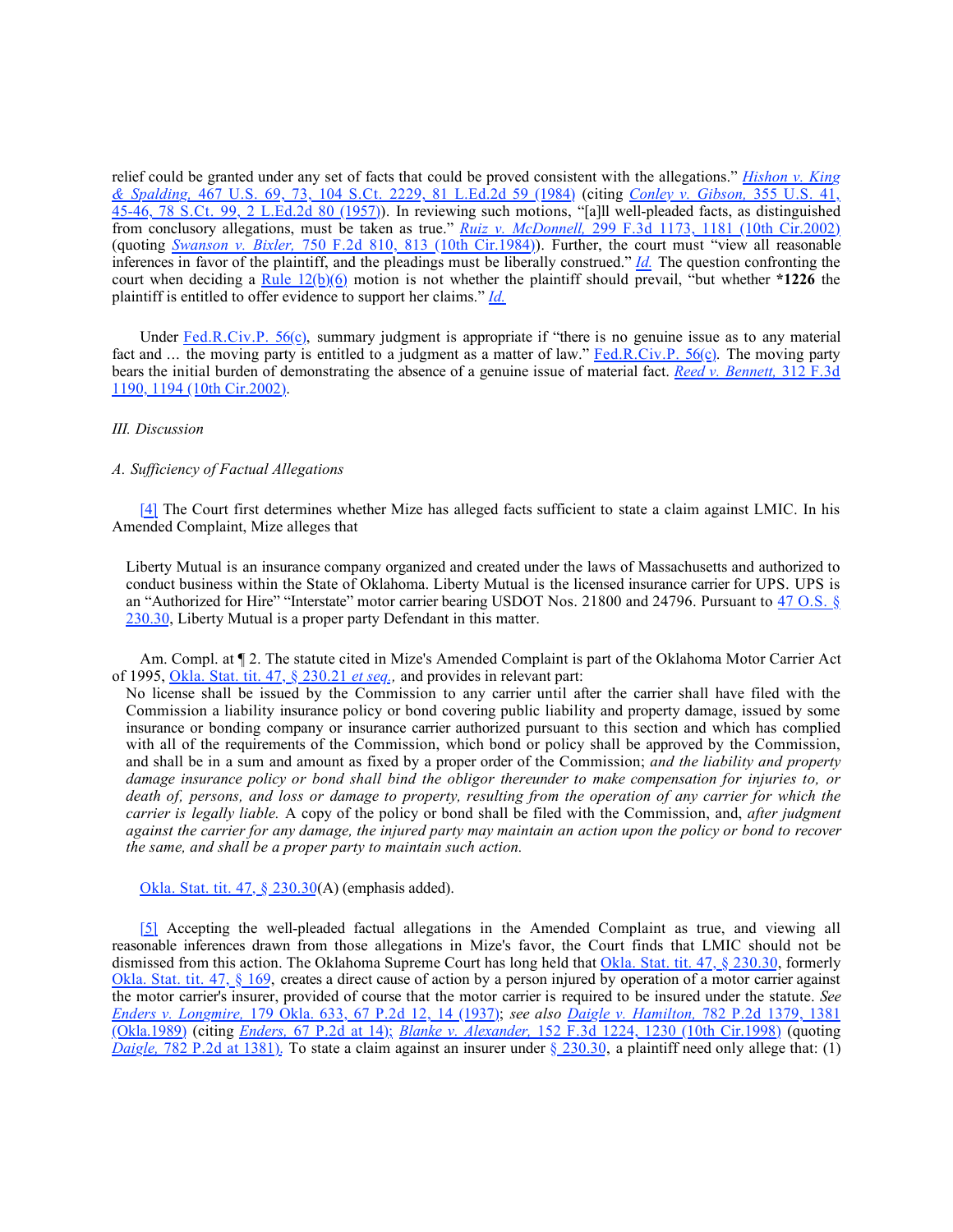he suffered injury; (2) the injury occurred by operation of a motor carrier; and (3) the motor carrier was required to be and was in fact insured pursuant to  $\S$  230.30. Mize alleges that he suffered injury by operation of a motor carrier (UPS), and he impliedly alleges that UPS was required to be and was in fact insured by LMIC pursuant to [§](http://www.westlaw.com/Find/Default.wl?rs=dfa1.0&vr=2.0&DB=1000165&DocName=OKSTT47S230.30&FindType=L) [230.30](http://www.westlaw.com/Find/Default.wl?rs=dfa1.0&vr=2.0&DB=1000165&DocName=OKSTT47S230.30&FindType=L). The Court finds these allegations **\*1227** sufficient to state a claim against LMIC under [§ 230.30](http://www.westlaw.com/Find/Default.wl?rs=dfa1.0&vr=2.0&DB=1000165&DocName=OKSTT47S230.30&FindType=L).

### *B. Proper Party*

The Court next addresses Defendants' argument that LMIC is not a proper party to this action. Defendants acknowledge that  $\S 230.30$  creates a direct cause of action against insurers, but they argue that the statute "is not applicable to every vehicle operating as a motor carrier in the [S]tate of Oklahoma." Mot. to Dismiss at 4. More specifically, Defendants argue that [§ 230.30](http://www.westlaw.com/Find/Default.wl?rs=dfa1.0&vr=2.0&DB=1000165&DocName=OKSTT47S230.30&FindType=L) gives rise to a direct action against an insurer *only* when the vehicle allegedly involved in the harm-causing incident weighs in excess of 26,000 pounds. As the basis for their argument, Defendants rely on [Okla. Stat. tit. 47, § 230.24](http://www.westlaw.com/Find/Default.wl?rs=dfa1.0&vr=2.0&DB=1000165&DocName=OKSTT47S230.24&FindType=L). That section provides, in pertinent part:

The Corporation Commission is hereby vested with power and authority, and it shall be its duty:

To supervise and regulate every motor carrier whether operating between fixed termini or over a regular route or otherwise and not operating exclusively within the limits of an incorporated city or town in this state and all private carriers operating vehicles having a gross registered weight of greater than 26,000 pounds and not operating exclusively within the limits of an incorporated city or town in this state.

[Okla. Stat. tit. 47, § 230.24](http://www.westlaw.com/Find/Default.wl?rs=dfa1.0&vr=2.0&DB=1000165&DocName=OKSTT47S230.24&FindType=L)(A)(1). Defendants interpret this section to foreclose the Corporation Commission from regulating, and hence creating a direct cause of action against the insurers of, motor carriers operating vehicles that weigh 26,000 pounds or less. Because the "1996 Grumman truck" involved in the accident in this case weighs less than 26,000 pounds, Defendants argue that no direct cause of action against LMIC exists under [§ 230.30](http://www.westlaw.com/Find/Default.wl?rs=dfa1.0&vr=2.0&DB=1000165&DocName=OKSTT47S230.30&FindType=L)(A).

[\[6\]](%5Cl%20%22Document1zzF62006879562%22) The Court finds Defendants' interpretation of the statute erroneous. The wording and structure of [§](http://www.westlaw.com/Find/Default.wl?rs=dfa1.0&vr=2.0&DB=1000165&DocName=OKSTT47S230.24&FindType=L)  $230.24(A)(1)$  $230.24(A)(1)$  make clear that the Oklahoma Legislature intended to and did separately describe the two types of "carriers" subject to Corporation Commission regulation: "*every* motor carrier" is subject to regulation, "whether operating between fixed termini or over a regular route or otherwise and not operating exclusively within the limits of an incorporated city or town in [the State of Oklahoma]"; whereas "private carriers" are subject to regulation *only* to the extent that they operate "vehicles having a gross registered weight of greater than 26,000 pounds and [do not operate] exclusively within the limits of an incorporated city or town in [the State of Oklahoma]." [Okla. Stat. tit.](http://www.westlaw.com/Find/Default.wl?rs=dfa1.0&vr=2.0&DB=1000165&DocName=OKSTT47S230.24&FindType=L) [47, § 230.24\(](http://www.westlaw.com/Find/Default.wl?rs=dfa1.0&vr=2.0&DB=1000165&DocName=OKSTT47S230.24&FindType=L)A)(1). Surely, the lack of punctuation that would separate the "motor carriers" from the "private carriers" that are subject to Corporation Commission regulation does nothing to enhance the clarity of the provision, but neither does it render reasonable Defendants' distorted reading of the statute. "Plain meaning controls statutory interpretation." *[United States v. Williams,](http://www.westlaw.com/Find/Default.wl?rs=dfa1.0&vr=2.0&DB=506&FindType=Y&ReferencePositionType=S&SerialNum=2004731238&ReferencePosition=1052)* [376 F.3d 1048, 1052 \(10th Cir.2004\).](http://www.westlaw.com/Find/Default.wl?rs=dfa1.0&vr=2.0&DB=506&FindType=Y&ReferencePositionType=S&SerialNum=2004731238&ReferencePosition=1052) And the Court finds the plain meaning of [§ 230.24](http://www.westlaw.com/Find/Default.wl?rs=dfa1.0&vr=2.0&DB=1000165&DocName=OKSTT47S230.24&FindType=L)(A)(1) compels the conclusion that only "private carriers" are subject to the 26,000-pound limitation. Accepting as true Mize's allegation that UPS is a "motor carrier," and noting that Defendants have submitted no evidence to contradict that allegation, the Court finds that  $\S 230.24(A)(1)$  is irrelevant for purposes of assessing LMIC's potential liability in this action. $\frac{\text{FN2}}{\text{FN2}}$  $\frac{\text{FN2}}{\text{FN2}}$  $\frac{\text{FN2}}{\text{FN2}}$ 

[FN2.](%5Cl%20%22Document1zzF00222006879562%22) Even assuming, *arguendo,* that UPS were a "private carrier," as that term is defined in [Okla. Stat.](http://www.westlaw.com/Find/Default.wl?rs=dfa1.0&vr=2.0&DB=1000165&DocName=OKSTT47S230.23&FindType=L) [tit. 47, § 230.23](http://www.westlaw.com/Find/Default.wl?rs=dfa1.0&vr=2.0&DB=1000165&DocName=OKSTT47S230.23&FindType=L)(9), and accepting as true Defendants' assertion that the "1996 Grumman truck" weighs less than 26,000 pounds, the Court would not find that LMIC is immune from liability based on the weight restriction of  $\S 230.24(A)(1)$ . To do that, the Court would have to construe  $\S 230.30$  as a regulatory enactment of the Corporation Commission. Section [§ 230.30,](http://www.westlaw.com/Find/Default.wl?rs=dfa1.0&vr=2.0&DB=1000165&DocName=OKSTT47S230.30&FindType=L) however, is clearly an act of the Oklahoma Legislature that, like [§ 230.24,](http://www.westlaw.com/Find/Default.wl?rs=dfa1.0&vr=2.0&DB=1000165&DocName=OKSTT47S230.24&FindType=L) establishes the powers and duties of the Corporation Commission. *See* [Okla. Stat. tit. 47, § 230.21](http://www.westlaw.com/Find/Default.wl?rs=dfa1.0&vr=2.0&DB=1000165&DocName=OKSTT47S230.21&FindType=L) (historical and statutory notes) (setting out the purposes of the Motor Carrier Act of 1995). The Oklahoma Legislature has not restricted the scope of  $\S$  230.30(A) to a limited class of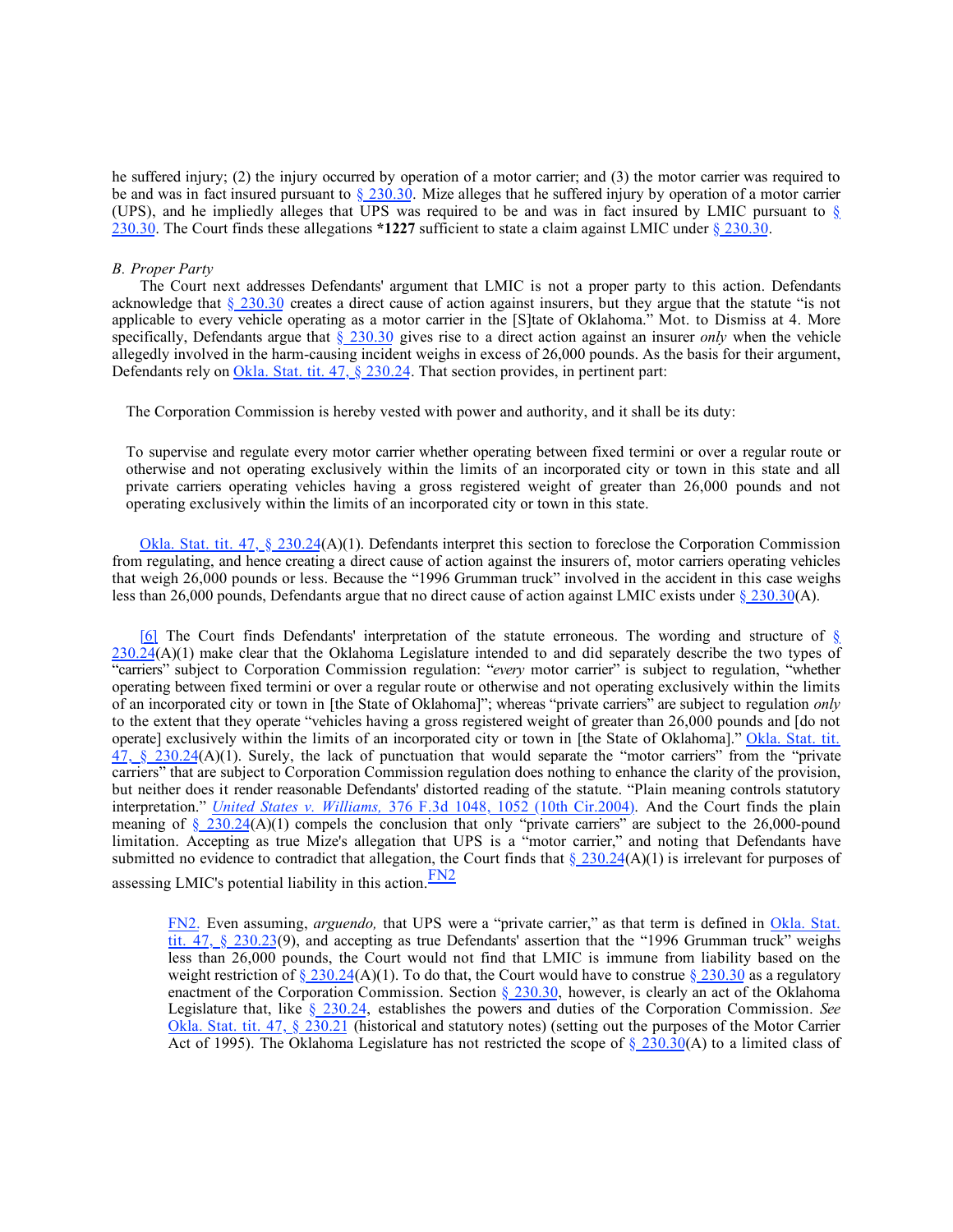"carriers," and Defendants' attempt to manufacture such a restriction should be recognized and rejected for what it is.

**\*1228** For all of the above-stated reasons, the Court finds that Defendants' motion to dismiss or for summary judgment should be denied.

### *C. Bifurcated Trial*

[\[7\]](%5Cl%20%22Document1zzF72006879562%22) Finally, the Court considers Defendants' alternative request for a bifurcated trial, one in which only UPS would appear as a party defendant. Defendants make this request out of fear that UPS will be prejudiced at trial if the jury is apprised of the fact that the company has insurance.

In support of their prejudice argument, Defendants cite a single Oklahoma Supreme Court case, *[Tidmore v.](http://www.westlaw.com/Find/Default.wl?rs=dfa1.0&vr=2.0&DB=661&FindType=Y&SerialNum=1982127585) [Fullman,](http://www.westlaw.com/Find/Default.wl?rs=dfa1.0&vr=2.0&DB=661&FindType=Y&SerialNum=1982127585)* [646 P.2d 1278 \(Okla.1982\).](http://www.westlaw.com/Find/Default.wl?rs=dfa1.0&vr=2.0&DB=661&FindType=Y&SerialNum=1982127585) In that case, the Oklahoma Supreme Court determined, among other things, that the trial court committed reversible error by permitting the plaintiff to reference the defendant's insurance coverage at trial. [646 P.2d at 1281-82.](http://www.westlaw.com/Find/Default.wl?rs=dfa1.0&vr=2.0&DB=661&FindType=Y&ReferencePositionType=S&SerialNum=1982127585&ReferencePosition=1281) In so ruling, the court emphasized the potential for undue prejudice that arises whenever a jury is advised that a defendant is protected by liability insurance. *[Id.](http://www.westlaw.com/Find/Default.wl?rs=dfa1.0&vr=2.0&FindType=Y&SerialNum=1982127585)* [at 1281](http://www.westlaw.com/Find/Default.wl?rs=dfa1.0&vr=2.0&FindType=Y&SerialNum=1982127585) (citing *[Missouri,](http://www.westlaw.com/Find/Default.wl?rs=dfa1.0&vr=2.0&DB=661&FindType=Y&ReferencePositionType=S&SerialNum=1964123753&ReferencePosition=869)  [Kan. & Okla. Transit Lines, Inc. v. Baker,](http://www.westlaw.com/Find/Default.wl?rs=dfa1.0&vr=2.0&DB=661&FindType=Y&ReferencePositionType=S&SerialNum=1964123753&ReferencePosition=869)* [393 P.2d 868, 869 \(Okla.1964\)](http://www.westlaw.com/Find/Default.wl?rs=dfa1.0&vr=2.0&DB=661&FindType=Y&ReferencePositionType=S&SerialNum=1964123753&ReferencePosition=869) and *[Redman v. McDaniel,](http://www.westlaw.com/Find/Default.wl?rs=dfa1.0&vr=2.0&DB=661&FindType=Y&SerialNum=1959120739)* [333 P.2d](http://www.westlaw.com/Find/Default.wl?rs=dfa1.0&vr=2.0&DB=661&FindType=Y&SerialNum=1959120739)  [500 \(Okla.1958\)\)](http://www.westlaw.com/Find/Default.wl?rs=dfa1.0&vr=2.0&DB=661&FindType=Y&SerialNum=1959120739). Key to the court's ruling, however, was the fact that the plaintiff possessed no statutory entitlement to sue the defendant's insurer:

[W]here the fact of liability insurance coverage is brought before the jury unnecessarily or forcefully where liability insurance coverage is *not* legislatively mandated and where the insurer has no direct liability to the claimant, such jury revelations are, as a matter of law, prejudicial, and if the insured is or might have been harmed thereby, reversible error.

#### [646 P.2d at 1281](http://www.westlaw.com/Find/Default.wl?rs=dfa1.0&vr=2.0&DB=661&FindType=Y&ReferencePositionType=S&SerialNum=1982127585&ReferencePosition=1281) (emphasis added).

In the instant action, UPS is legislatively mandated under  $\S$  230.30(A) to maintain liability insurance coverage; and pursuant to the same section, LMIC is directly liable to Mize in the event that judgment is entered against UPS. Under these circumstances, and in accordance with *[Tidmore,](http://www.westlaw.com/Find/Default.wl?rs=dfa1.0&vr=2.0&FindType=Y&SerialNum=1982127585)* the Court finds that Defendants' claim of undue prejudice is unwarranted.

This conclusion is supported by a Tenth Circuit opinion addressing the identical question of prejudice at issue here. In *[Blanke,](http://www.westlaw.com/Find/Default.wl?rs=dfa1.0&vr=2.0&FindType=Y&SerialNum=1998164735)* the plaintiffs commenced a negligence action against a motor carrier and its insurer pursuant to Okla. Stat. tit.  $47, \frac{8}{9}$  169, the predecessor to  $\frac{8}{230.30}$ . [152 F.3d at 1226-28.](http://www.westlaw.com/Find/Default.wl?rs=dfa1.0&vr=2.0&DB=506&FindType=Y&ReferencePositionType=S&SerialNum=1998164735&ReferencePosition=1226) Before trial, the defendants moved in limine to exclude any references to the insurer on the grounds of relevance and prejudice. The district court denied the motion, noting that  $\S_169$  creates a direct cause of action against an insurer, and finding that, as a consequence, "the general rule against references to liability insurance does not apply." *[Id.](http://www.westlaw.com/Find/Default.wl?rs=dfa1.0&vr=2.0&FindType=Y&SerialNum=1998164735)* [at 1228](http://www.westlaw.com/Find/Default.wl?rs=dfa1.0&vr=2.0&FindType=Y&SerialNum=1998164735) (citing district court's order). The case proceeded to trial and judgment was entered in the plaintiffs' favor. *[Id.](http://www.westlaw.com/Find/Default.wl?rs=dfa1.0&vr=2.0&FindType=Y&SerialNum=1998164735)* The defendants appealed, "strenuously argu[ing] that prejudicial error occurred when the district judge permitted the references to the existence of liability insurance and [the insurer's] presence as a defendant." *[Id.](http://www.westlaw.com/Find/Default.wl?rs=dfa1.0&vr=2.0&FindType=Y&SerialNum=1998164735)* [at 1229.](http://www.westlaw.com/Find/Default.wl?rs=dfa1.0&vr=2.0&FindType=Y&SerialNum=1998164735) The Tenth Circuit affirmed, distinguishing *[Tidmore,](http://www.westlaw.com/Find/Default.wl?rs=dfa1.0&vr=2.0&FindType=Y&SerialNum=1982127585)* the case **\*1229** primarily relied upon by the defendants, *[id.](http://www.westlaw.com/Find/Default.wl?rs=dfa1.0&vr=2.0&FindType=Y&SerialNum=1998164735)* [at 1230,](http://www.westlaw.com/Find/Default.wl?rs=dfa1.0&vr=2.0&FindType=Y&SerialNum=1998164735) and holding that ["Section 169](http://www.westlaw.com/Find/Default.wl?rs=dfa1.0&vr=2.0&DB=1000165&DocName=OKSTT47S169&FindType=L) has been recognized as creating a right to a joint action by an injured party against a motor carrier and its insurer, ... and in such actions the general rule against references to liability insurance does not apply." *[Id.](http://www.westlaw.com/Find/Default.wl?rs=dfa1.0&vr=2.0&FindType=Y&SerialNum=1998164735)* [at](http://www.westlaw.com/Find/Default.wl?rs=dfa1.0&vr=2.0&FindType=Y&SerialNum=1998164735)  [1231](http://www.westlaw.com/Find/Default.wl?rs=dfa1.0&vr=2.0&FindType=Y&SerialNum=1998164735) (citation omitted). In reaching its decision, the court quoted *[Okla. Transp. Co. v. Claiborn,](http://www.westlaw.com/Find/Default.wl?rs=dfa1.0&vr=2.0&DB=661&FindType=Y&SerialNum=1967129020)* [434 P.2d 299](http://www.westlaw.com/Find/Default.wl?rs=dfa1.0&vr=2.0&DB=661&FindType=Y&SerialNum=1967129020) [\(Okla.1967\)](http://www.westlaw.com/Find/Default.wl?rs=dfa1.0&vr=2.0&DB=661&FindType=Y&SerialNum=1967129020) for the following proposition:

The Legislature, by authorizing the joinder as party defendants a motor carrier and its insurance carrier, in effect determined that when the liability insurance policy or bond is filed and the certificate of convenience or necessity